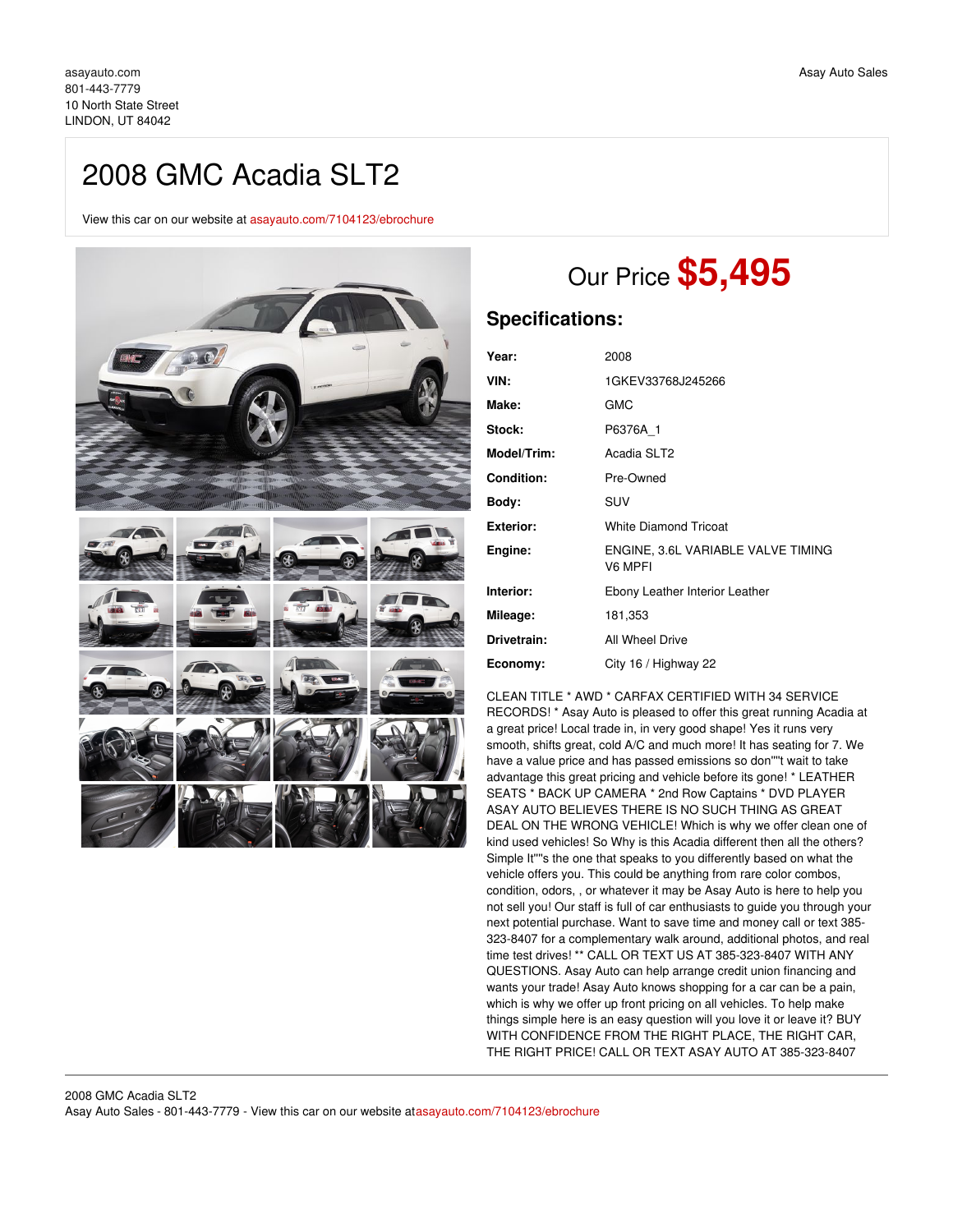

2008 GMC Acadia SLT2 Asay Auto Sales - 801-443-7779 - View this car on our website at[asayauto.com/7104123/ebrochure](https://asayauto.com/vehicle/7104123/2008-gmc-acadia-slt2-lindon-ut-84042/7104123/ebrochure)

## **Installed Options**

#### **Interior**

- Leather-appointed, power reclining buckets
- Seating, 7-passenger (2-2-3 seating configuration) (includes 2nd row flat-folding Captains Chair.)
- Cargo Convenience Package with (AP9) cargo net and (RYJ) cargo shade.
- Cargo net, rear- Cargo shade, rear
- Remote vehicle start includes extended range Remote Keyless Entry
- Steering wheel, leather-wrapped with redundant audio controls
- Audio system controls, rear with 2 headphone jacks (headphones not included) and controls for volume, station selection and media
- Air conditioning, tri-zone automatic climate control with individual climate settings for driver and right-front passenger and second/third row controls for second and third row passengers
- Power outlet, 3-prong household-style, 115-volt
- Seat adjuster, 2-position memory for driver's seat and outside rearview mirrors
- Seat, 8-way power driver with power recline and lumbar control and memory
- Seat, 4-way power passenger with power recline and lumbar control
- Seats, heated driver and front passenger
- Console, front center with 2 cup holders and storage
- Console, overhead with map lights (Includes (UG1) universal home remote.)
- Cup holders, 2 front on the floor console Cup holders, 2 in the second row
- Floor mats, color-keyed carpeted front, second and third row, removable
- Floor covering, color-keyed carpeting- Insulation, acoustical package
- Steering wheel, Tilt-Wheel and telescopic with brake/transmission shift interlock
- Instrumentation, 5-gauge with Enhanced Driver Information Center and outside temperature indicator
- Tire Pressure Monitoring System
- Windows, power with driver Express-Up and -Down and passenger Express-Up and Down
- Door locks, power programmable with lockout protection
- Cruise control, electronic with set and resume speed

- Universal Home Remote, includes garage door opener, 3-channel programmable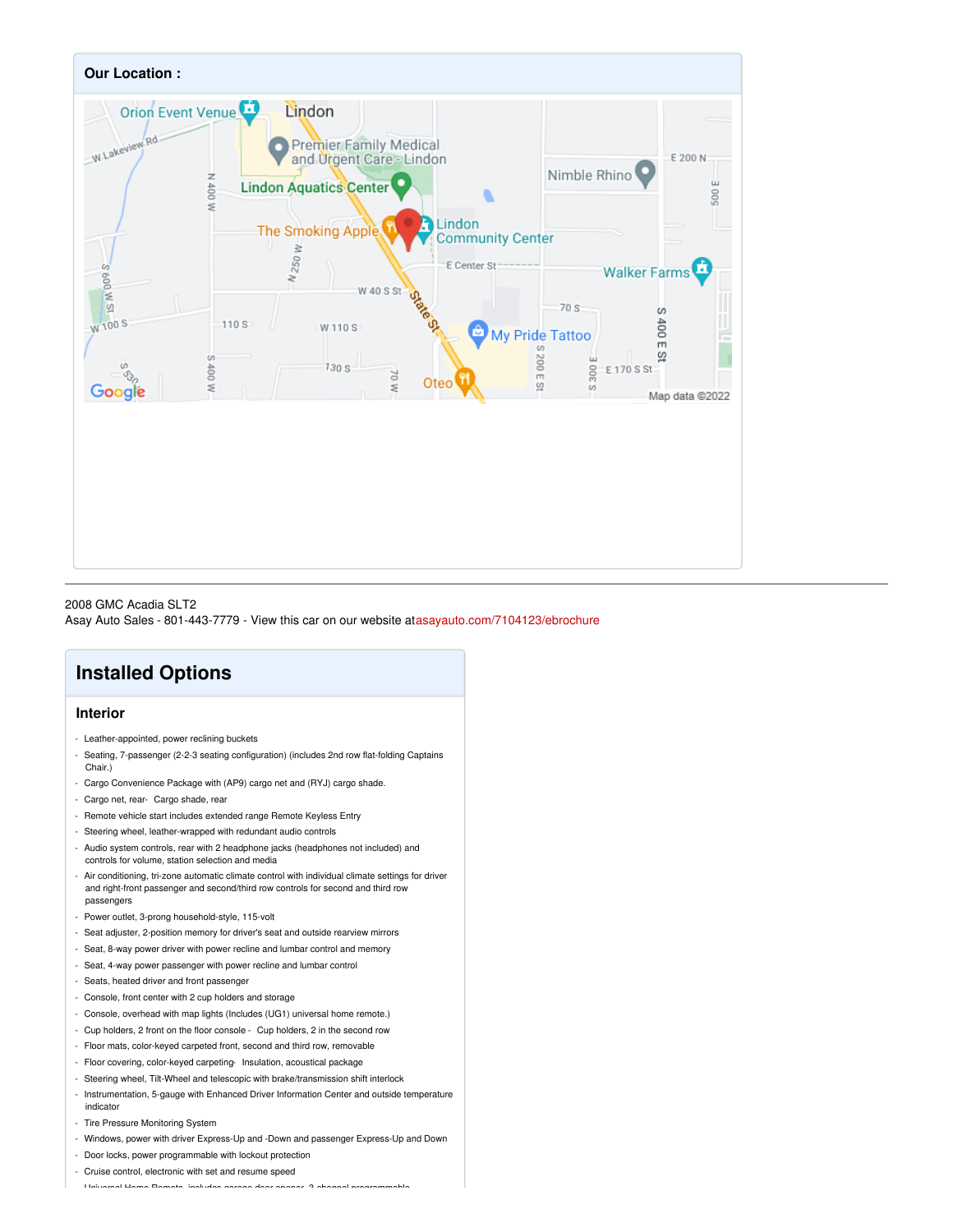- Universal Home Remote, includes garage door opener, 3-channel programmable
- Theft-deterrent system, vehicle, PASS-Key III, engine immobilizer
- Air conditioning, rear manual- Defogger, rear-window, electric
- Rear Parking Assist, Ultrasonic
- Mirror, inside rearview auto-dimming with 8-point compass display
- Visors, driver and front passenger, padded with cloth trim, color-keyed
- Lighting, interior with theater dimming, cargo compartment, reading lights for front seats, second row reading lamps integrated into dome light, door-and tailgate-activated switches and illuminated entry and exit feature
- Cargo storage, under rear floor
- Air bags, frontal and side-impact for driver and front passenger and head curtain sideimpact for all rows in outboard seating positions (Head curtain side air bags are designed to help reduce the risk of head and neck injuries to front and rear seat occupants on the near side of certain side-impact collisions. Always use safety belts and correct child restraints for your childs age and size. Even in vehicles equipped with air bags and the Passenger Sensing System, children are safer when properly secured in a rear seat. Never place a rear-facing infant restraint in the front a seat of any vehicle equipped with an active frontal air bag. See the vehicles Owners Manual and child safety seat instructions for more safety information.)
- Door locks, rear child security

#### **Exterior**

- Wheels,  $4 18" \times 7.5"$  (45.7 cm  $\times$  19.1 cm) machined aluminum
- Tires, P255/65R18 all-season, blackwall- Body, power rear liftgate
- Windshield washer fluid system, heated- Tire, compact spare
- Wheel, 17" (43.2 cm) compact aluminum spare- Spoiler, rear
- Roof rails, brushed aluminum, longitudinal- Moldings, body-color bodyside
- Headlamps, dual halogen projector lamp- Headlamp control, automatic on and off
- Fog lamps, front round halogen- Daytime Running Lamps
- Glass, Solar-Ray deep-tinted (all windows except light-tinted glass on windshield and driver and front passenger-side glass)
- Mirrors, outside heated power-adjustable, power-folding and driver-side auto-dimming, body-color with integrated turn signal indicators and driver-side memory
- Door handles, chrome (Black beltline molding.)- Wipers, front intermittent with washers
- Wiper, rear intermittent with washer

#### **Safety**

- Leather-appointed, power reclining buckets
- Seating, 7-passenger (2-2-3 seating configuration) (includes 2nd row flat-folding Captains Chair.)
- Cargo Convenience Package with (AP9) cargo net and (RYJ) cargo shade.
- Cargo net, rear- Cargo shade, rear
- Remote vehicle start includes extended range Remote Keyless Entry
- Steering wheel, leather-wrapped with redundant audio controls
- Audio system controls, rear with 2 headphone jacks (headphones not included) and controls for volume, station selection and media
- Air conditioning, tri-zone automatic climate control with individual climate settings for driver and right-front passenger and second/third row controls for second and third row passengers
- Power outlet, 3-prong household-style, 115-volt
- Seat adjuster, 2-position memory for driver's seat and outside rearview mirrors
- Seat, 8-way power driver with power recline and lumbar control and memory
- Seat, 4-way power passenger with power recline and lumbar control
- Seats, heated driver and front passenger
- Console, front center with 2 cup holders and storage
- Console, overhead with map lights (Includes (UG1) universal home remote.)
- Cup holders, 2 front on the floor console Cup holders, 2 in the second row
- Floor mats, color-keyed carpeted front, second and third row, removable
- Floor covering, color-keyed carpeting- Insulation, acoustical package
- Steering wheel, Tilt-Wheel and telescopic with brake/transmission shift interlock
- Instrumentation, 5-gauge with Enhanced Driver Information Center and outside temperature
- Tire Pressure Monitoring System

indicator

- Windows, power with driver Express-Up and -Down and passenger Express-Up and Down
- Door locks, power programmable with lockout protection
- Cruise control, electronic with set and resume speed
- Universal Home Remote, includes garage door opener, 3-channel programmable
- Theft-deterrent system, vehicle, PASS-Key III, engine immobilizer
- Air conditioning, rear manual- Defogger, rear-window, electric
- Rear Parking Assist, Ultrasonic
- Mirror, inside rearview auto-dimming with 8-point compass display
- ors, driver and front passenger, padded with cloth trim, color-keyed
- Lighting, interior with theater dimming, cargo compartment, reading lights for front seats, second row reading lamps integrated into dome light, door-and tailgate-activated switches and illuminated entry and exit feature